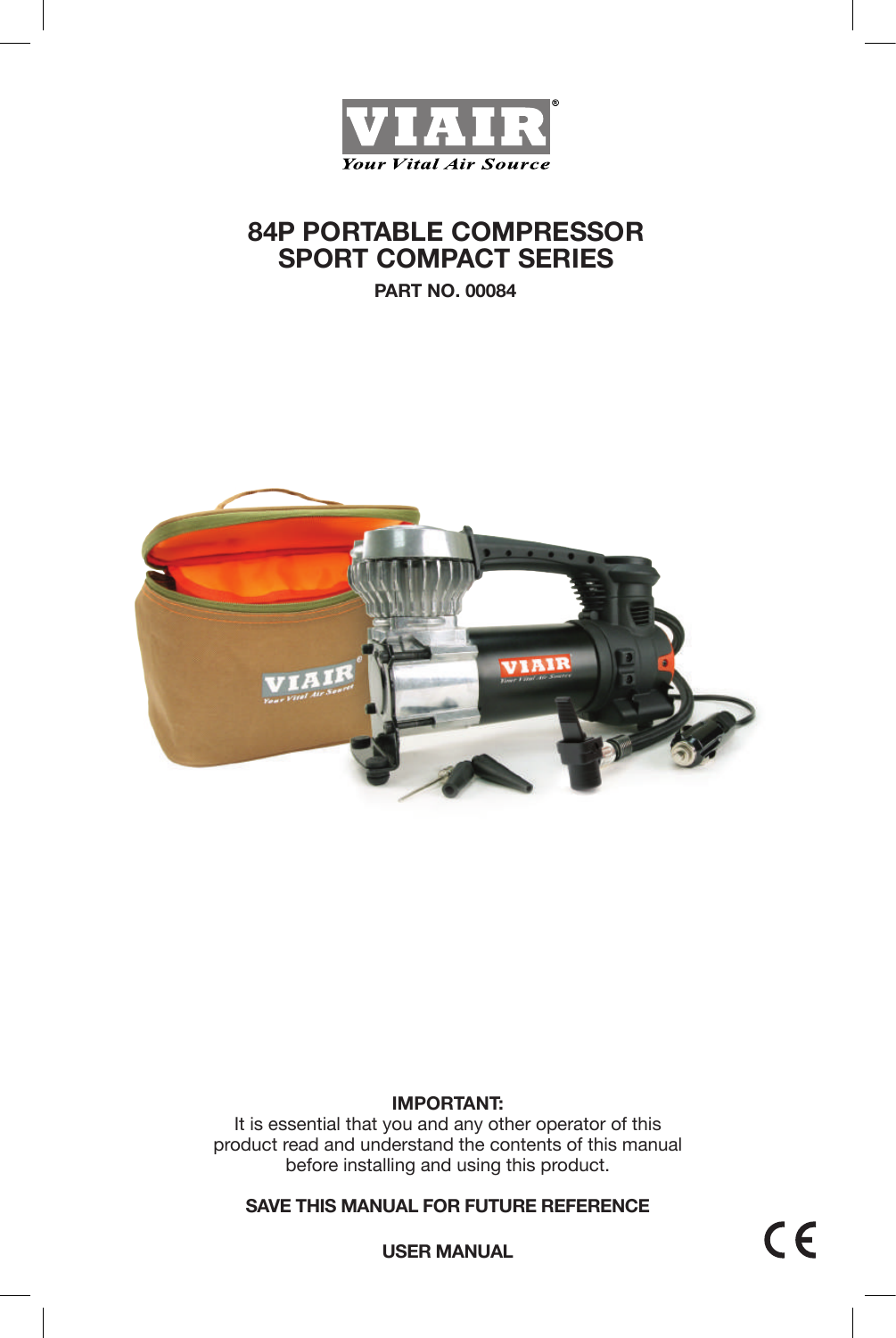### **84P PORTABLE COMPRESSOR**

Please read this instruction manual carefully prior to operating this product. Pay particular attention to the **CAUTION** and **WARNING** statements in this manual. Failure to comply with these instructions could result in personal injury or property damage. Retain these instructions for future reference.

# **DESCRIPTION:**

**This portable oil-less air compressor is designed to operate on 12 volts DC and must be plugged into a cigarette lighter power port to operate.** The unit comes equipped with a pressure gauge and a 3 pc. set of inflation tips. It can be used for inflating tires, sports balls, or topping off pressure for single person tube rafts, air mats, and other uses.

### **84P AMP DRAW WARNING:**

Most automotive cigarette lighter/power ports handle up to 15 amps. Some vehicles' power ports may have even lower amp ratings. Before purchasing and using this unit, inspect the amp draw limitations of your vehicle's power port. The 84P Portable Air Compressor requires a power port rated for 15 amps. Never replace fuses of higher amp rating beyond the original rating of the circuit. Consult your vehicle's manual for further details.

# **IMPORTANT SAFETY INSTRUCTIONS:**

**CAUTION:** The compressor has been designed to provide long-term, trouble-free operation. To reduce risk of electrical shock or electrocution and to prevent damage to your compressor, follow these simple quidelines:

- 1. Do not disassemble. Do not attempt to repair or modify this unit.
- 2. Never allow children to operate this compressor. Close supervision is necessary when this compressor is being used near children.
- 3. This compressor will become very hot during and immediately after use.
- 4. Do not touch any part of this compressor with bare hands, other than the ON/OFF switch and carry handle, during or immediately after use.
- 5. Provide sufficient cooling time before storing the unit.
- 6. Never operate the compressor near fire, flammable gas or liquid.
- 7. There are no user-serviceable parts in this unit, no lubrication is required.
- 8. Do not pump anything other than atmospheric air.
- 9. Never use this product while sleepy or drowsy.
- 10. Be sure the unit's power switch is in the OFF position when not in use.
- 11. Use only in well ventilated areas.
- 12. The unit should be used only in dry environment. Protect the unit from rain, snow or other sources of moisture.
- 13. Never carry the air compressor by the hose or power cord.
- 14. Never point air nozzle towards another person or any part of the body.
- 15. Inflate items only to their manufacturer's recommended pressure.
- 16. Do not leave air compressor running unattended. It could burst tires or other items.

### **USER MANUAL**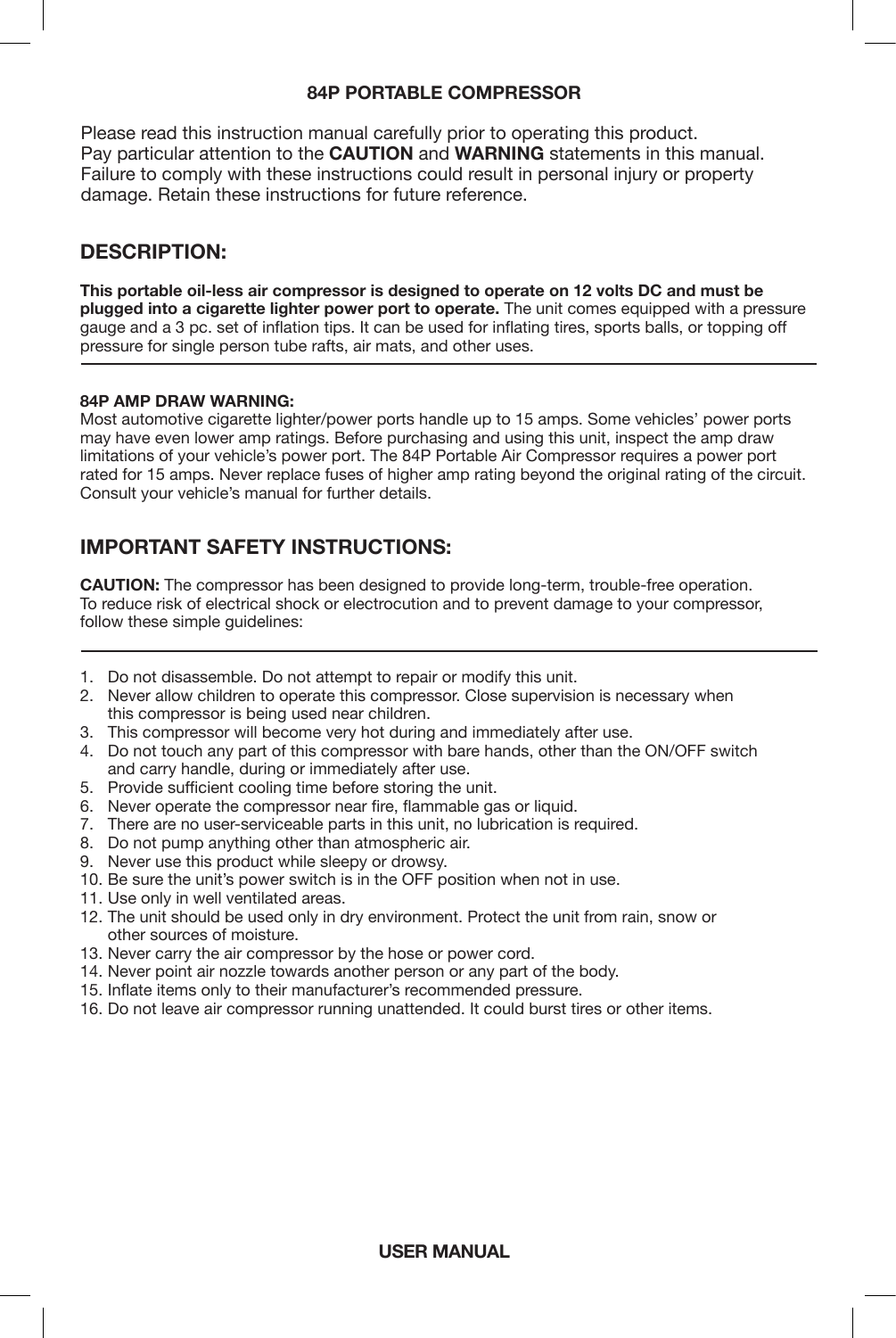### **84P PORTABLE COMPRESSOR**

# **FEATURES:**

- 1. Built-In 120 PSI Pressure Gauge
- 2. LED Work Light/Power Indicator
- 3. Accessory Power Plug
- 4. Deluxe Carry Bag with Bright Orange Lining for Enhanced Visibility
- 5. 3-Pc. Inflation Tips Kit
- 6. Oil-Less Design
- 7. Gearless Direct-Drive Motor
- 8. Permanently Lubricated Bearings
- 9. Compact Size for Easy Carrying and Storage
- 10. Solid Brass Twist-On Tire Chuck
- 11. Power cord: 10 ft. / Air Hose: 3 ft.

# **OPERATING INSTRUCTIONS:**

### **IMPORTANT: Engine MUST be running while using this compressor.**

Before attaching air compressor's power cord to power source, check to make sure that the ON/OFF switch of your compressor is in the **OFF** position.

**CAUTION:** Your Portable Air Compressor is Moisture and Dust Resistant, but **NOT WATER OR DUST PROOF**. Never place compressor in soft sand while running the compressor. Vibration from the compressor will cause the compressor to settle into soft sand, resulting in compressor drawing in foreign particles. Never expose compressor to water while running the compressor.

### *TIRE INFLATION:*

- 1. This compressor is designed to operate on 12 volts DC.
- 2. To obtain power, plug into a vehicle accessory power port.
- 3. Turn your vehicle engine on.
- 4. Attach the twist-on air chuck to the tire's valve stem.
- 5. Turn the compressor power switch to ON and begin to inflate tire.
- 6. When the pressure gauge indicates the desired pressure, switch the unit OFF and remove the air hose from the tire's valve stem.
- 7. To check and verify the actual tire pressure, the compressor must be in the OFF position.

**Please Note:** During inflation, due to air velocity, pressure gauge cannot provide accurate pressure readings, to check and verify the actual tire pressure the compressor must be in OFF position.

**CAUTION:** To avoid over inflation, never exceed recommended pressure. Doing so may cause articles to burst and can cause serious bodily injury. Always make sure the Portable Compressor's power cord is uncoiled and fully extended when using your air compressor to avoid overheating the power cord.

### *FOR ALL OTHER INFLATABLE OBJECTS, INCLUDING BICYCLE TIRES, TOYS, AND SPORTS BALLS:*

### **IMPORTANT: Engine MUST be running while using this compressor.**

- 1. A selection of inflation tips is provided to fit some inflatable objects. Simply screw the appropriate nozzle into the tip of the air hose.
- 2. Attach the appropriate nozzle to article to be inflated and turn the power switch to the ON position.
- 3. When article is inflated to desired firmness, turn the compressor off. Do not over inflate.

### **USER MANUAL**